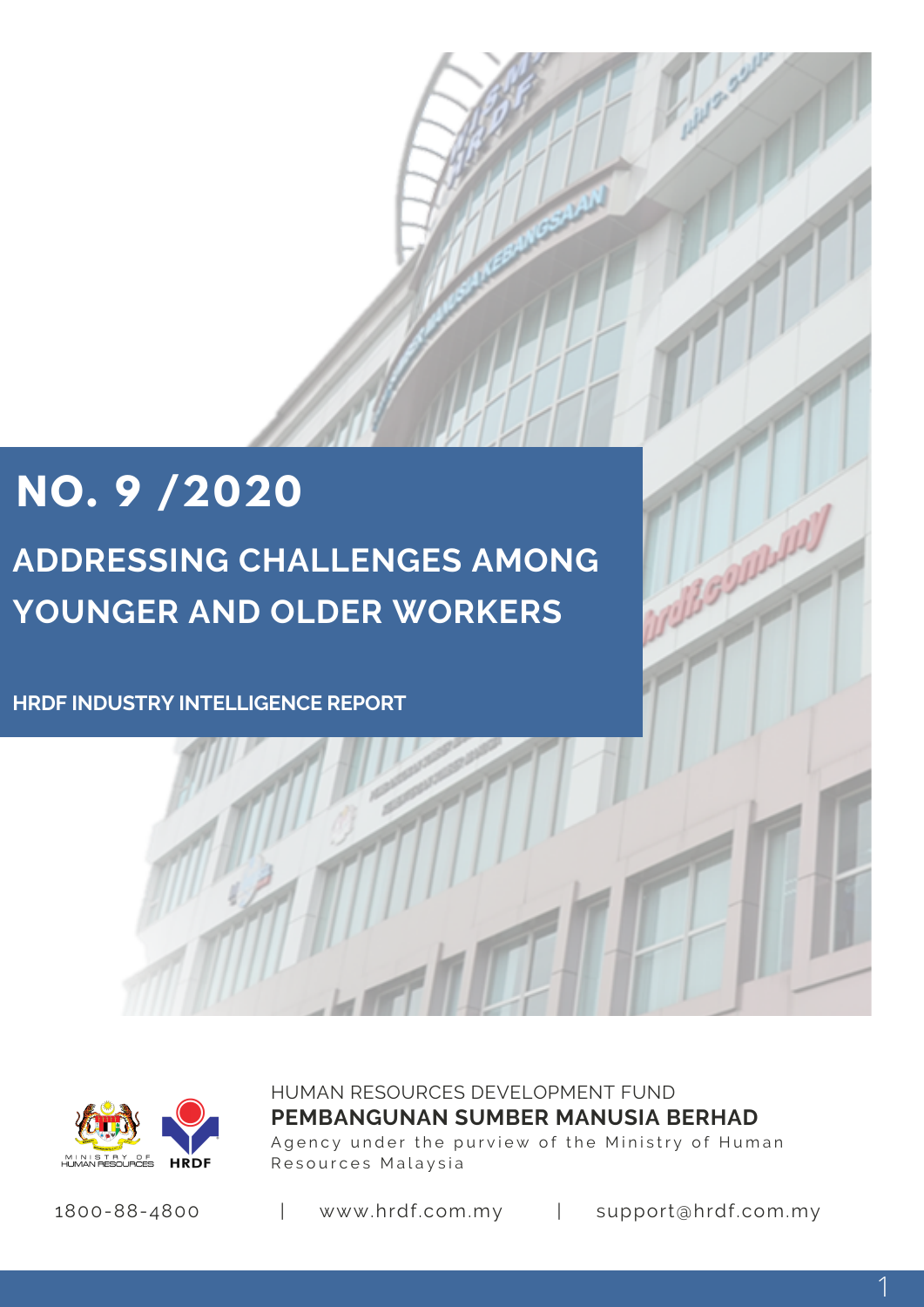# **LEVERAGING TALENTS IN THE LABOUR MARKET**

The working age population refers to those aged from 15 to 64 years old. Monitoring the trend in Malaysia, the number of employed persons aged 15 to 39 years old who fall under the Millennials and Gen Z categories have preceded the working age population, almost double from the previous generations of Baby Boomers and Gen X who are currently in their 40s.



#### **Employed Persons by Age Group in Malaysia, 2015 - 2019 ('000)**

Every year, new employees join the workforce, while some retire. This indicates a massive change in the population, leading to important gaps between various generations, as well as different perceptions within each group. Depending on the organisation's nature of the business, having the suitable age demographics is vital in leveraging the age-related strengths for the organisation's operations. Gen Zs and Millennials' working population (aged 15-39) are a good investment for the company's future because of their exposure on the most up-to-date skill sets in technology and their undeniable physical strength, compared to their Gen Xs and Boomers counterparts. Gen Xs and Boomers are talented and conversant with the facet of the organisation's direction honed from decades of employment. Retaining them is good as they are invaluable assets, in addition to being cornerstones for organisational operation. These elements become pivotal in the selection of employees in the labour market. Regardless of either retaining the older (aged 40-64) or recruiting the younger (aged 15-39), the employers have their own preferences in their selection. Aside from their respective strengths, they come with age-related challenges.

Therefore, HRDF has come out with this article which has been divided into two parts. The first part will be the age-related challenges to highlight the employers for not focusing in training only younger workers, but also considering the needs of training for older workers according to the challenges. The second part will be the proposed initiative to be undertaken by employers from the training perspective, to turn the age-related challenges into opportunities by tapping into skills development programmes.

Source: Department of Statistics Malaysia (DOSM)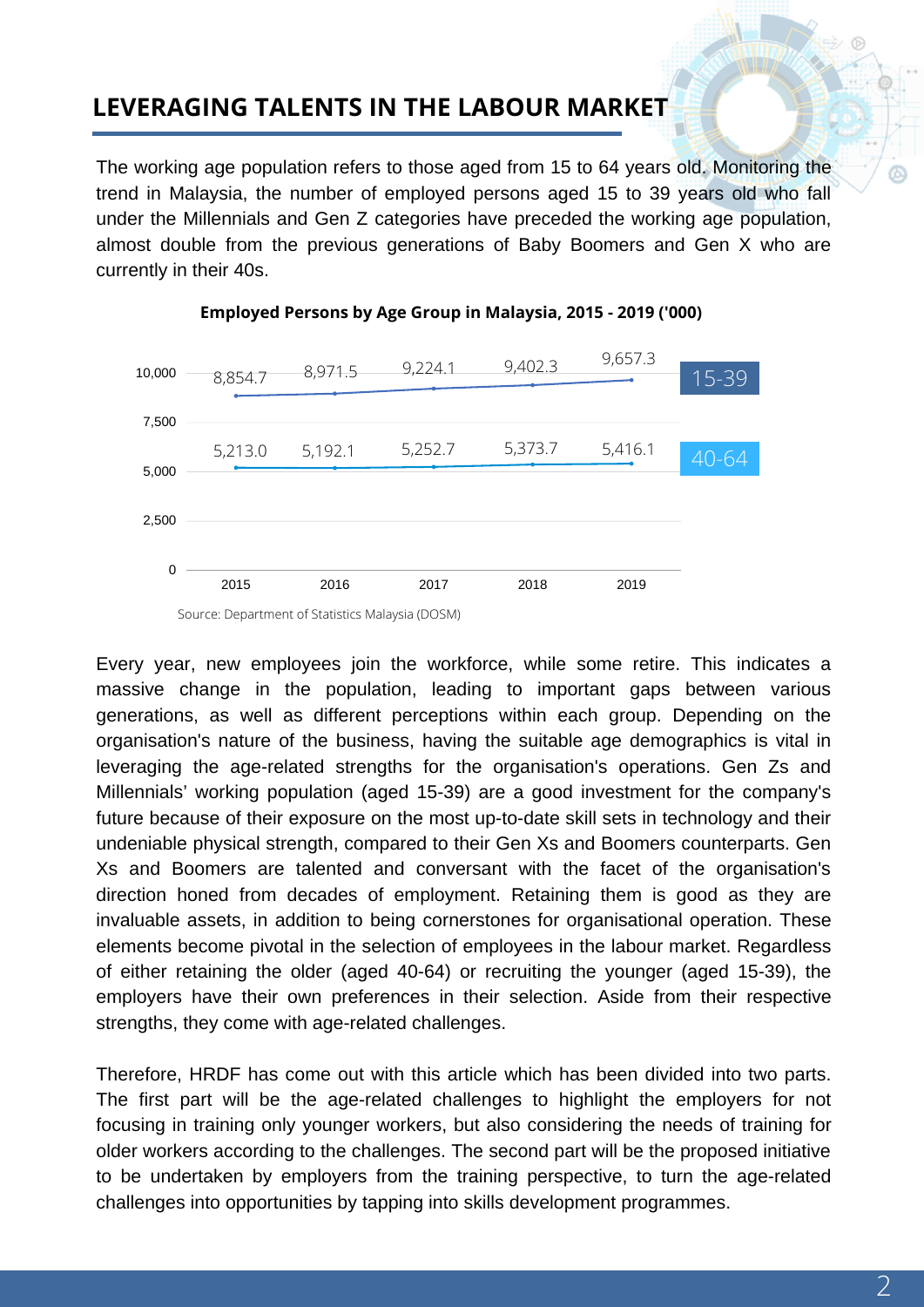# **THE AGE-RELATED CHALLENGES**

This section will highlight the age-related challenges that happen among employees.

### *Vulnerability to lose jobs due to automation*

*This section addresses challenge faced by younger workers due to the high probability of jobs being automated.*

All generations are likely to be hit by the rise of automation in the workplace. However, automation is more impactful to younger workers. It is found that 91% of occupations with a high possibility of being automated (above 50% chances to be automated) were dominated by employees aged below 40 years old. This may exacerbate the already high youth unemployment rate in Malaysia. If we neglect to upskill them, their current position may become irrelevant due to the potential of being replaced by automation.



### **Occupations that are likely to be automated**

(Source: Automatability of Occupations on the 2017/2018 Critical Occupations List, 2018).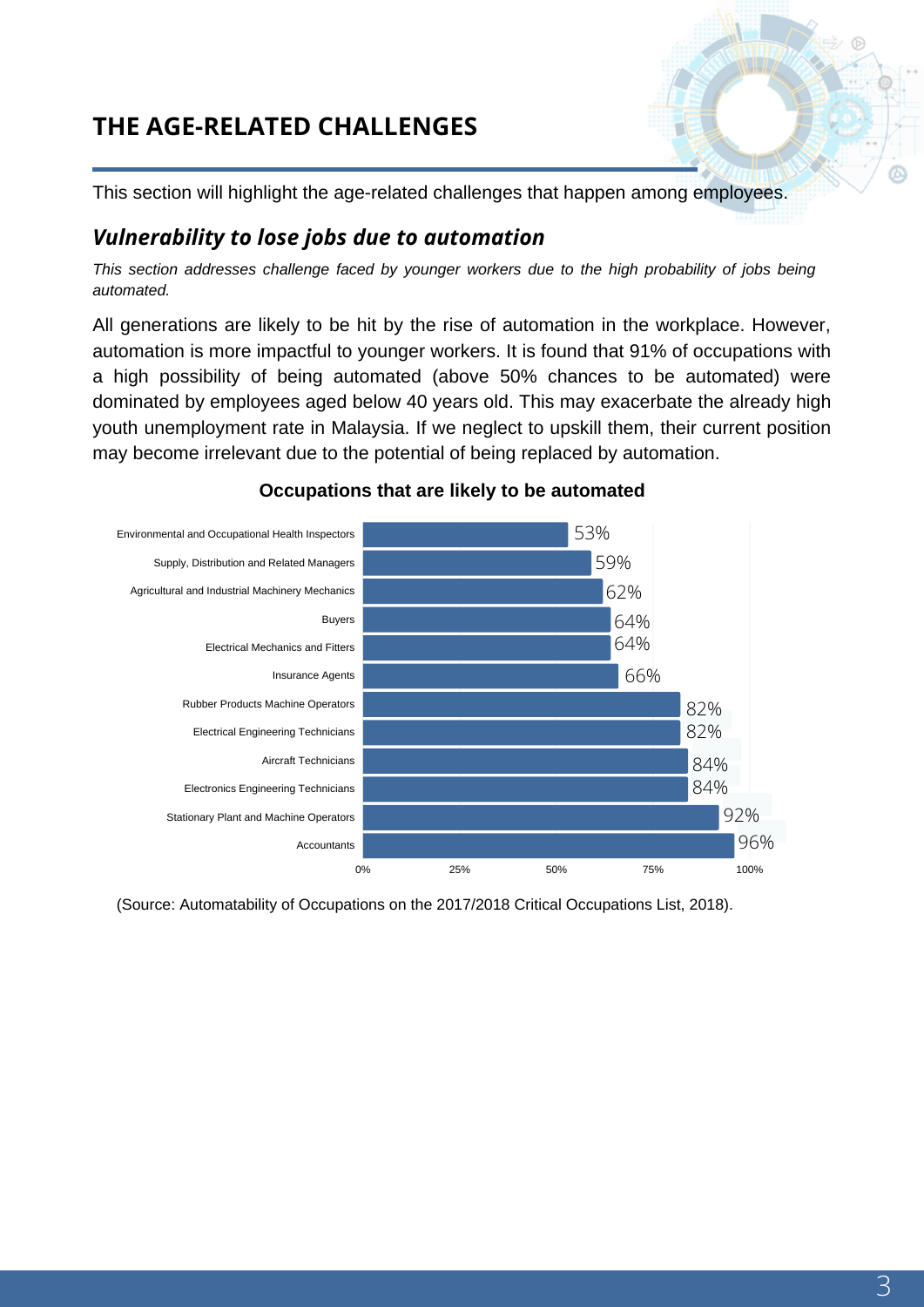## *Lack of communication skills among younger generation*

*This section addresses challenge faced by some younger workers who are commonly known of having difficulty in communication.*

Employers are seeking workers with skills that machines can't replace to complement alongside the rise of automation, which are soft skills that are difficult to be found among candidates. The survey conducted by Morning Consult on behalf of Cengage revealed that soft skills are the most in demand skill by employers (by at least 65 percent), compared to quantitative skills and computer and technical skills (47 percent and 50 percent, respectively).

According to that report, the most in demand skills today's employers are looking for in candidates include:



Source: https://news.cengage.com/upskilling/new-survey-demand-for-uniquely-human-skills-increaseseven-as-technology-and-automation-replace-some-jobs/

Many fresh graduates may not be successful in getting jobs because they fail to equip themselves with these desired skills by employers.

### *Less access to get the job*

*This section addresses challenge faced by older workers that have difficulty to get job compared to the younger workers.*

In response to the ageing population around the world, Malaysians are expected to stay in the workforce and pursue jobs after the retirement age of 60. Between 2020 and 2040, Malaysia's old age population is expected to almost double from 3.4 million to 6.3 million. The ageing population is a signal for us to be prepared to create more job opportunities in the future as more Malaysians may opt to stay active after retirement. The current trend has been supported by a study from the Social Security Research Centre (SSRC) of the University of Malaya, whereby higher life expectancy also means that people must postpone their retirement and work for more years, invest more when living, or have lower retirement consumption.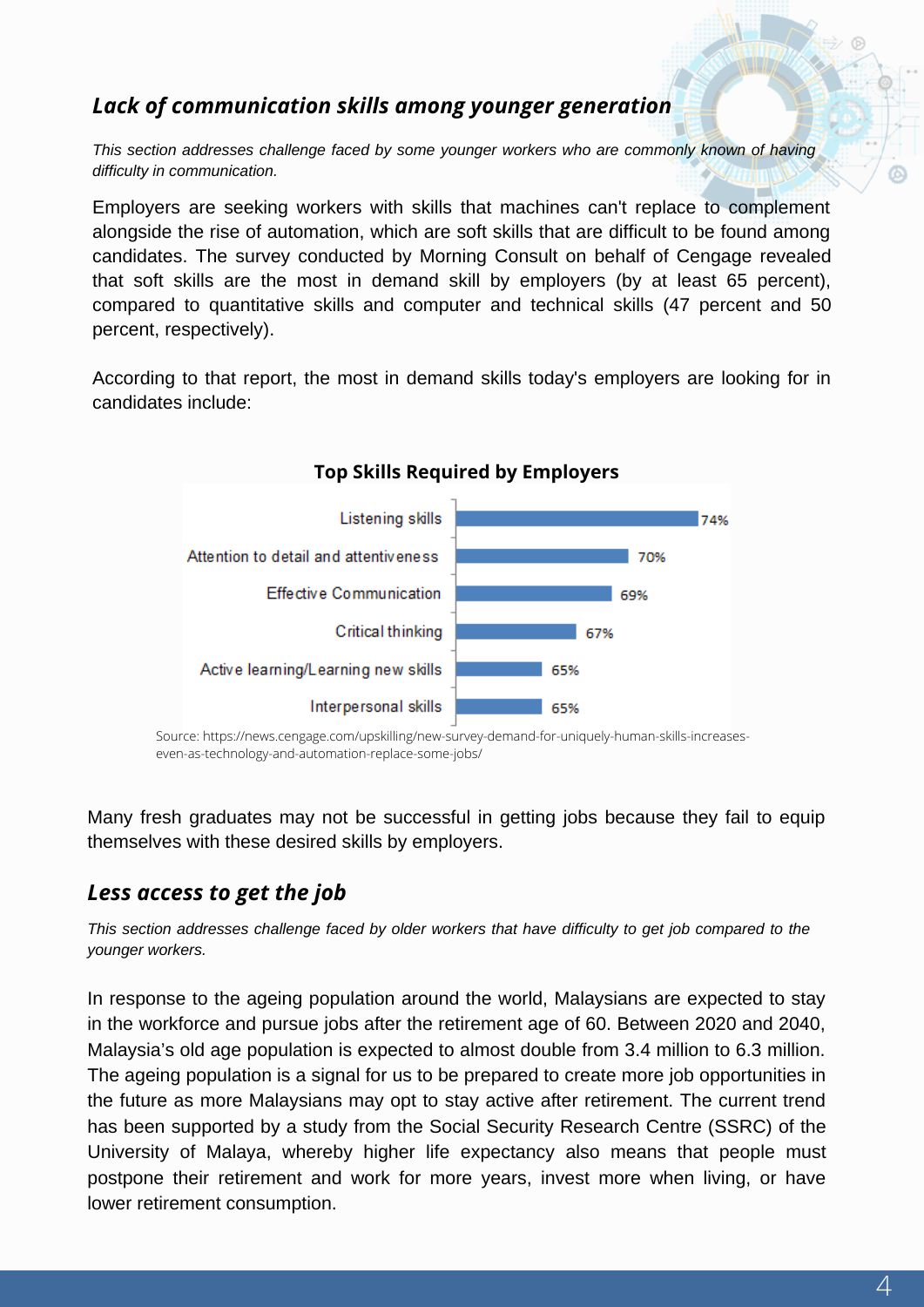Although there is a hint for retirees to return to the workforce, the older workforce or retirees still have less access to getting the jobs from application platforms as most of the jobs offered are for younger job seekers, unless the companies are specifically looking for retirees.

# **INITIATIVES TO OVERCOME AGE-RELATED CHALLENGES**

## *Equipping young people with the automation-related skills*

Realising that those jobs dominated by younger workers are likely to be automated, more training in the area of digital-technology should be emphasised. Based on HRDF's Internal Data in 2019, the take up for digital technology and automation is 5% from the overall training places attended by employees covered under the HRDF.



### **Training related to Digital Technology**

(Source: HRDF Internal Data, 2019)

The employers give frequent training for their employees in digital technology because the training provided by organisations were often not enough to develop skills or to build the workers' confidence in their ability to perform tasks adequately as the technology is always evolving. This has led to the lack of skilled labour to operate and oversee the automation processes correctly which could prove to be a challenge when implementing process automation in a company (Ismail et al., 2019).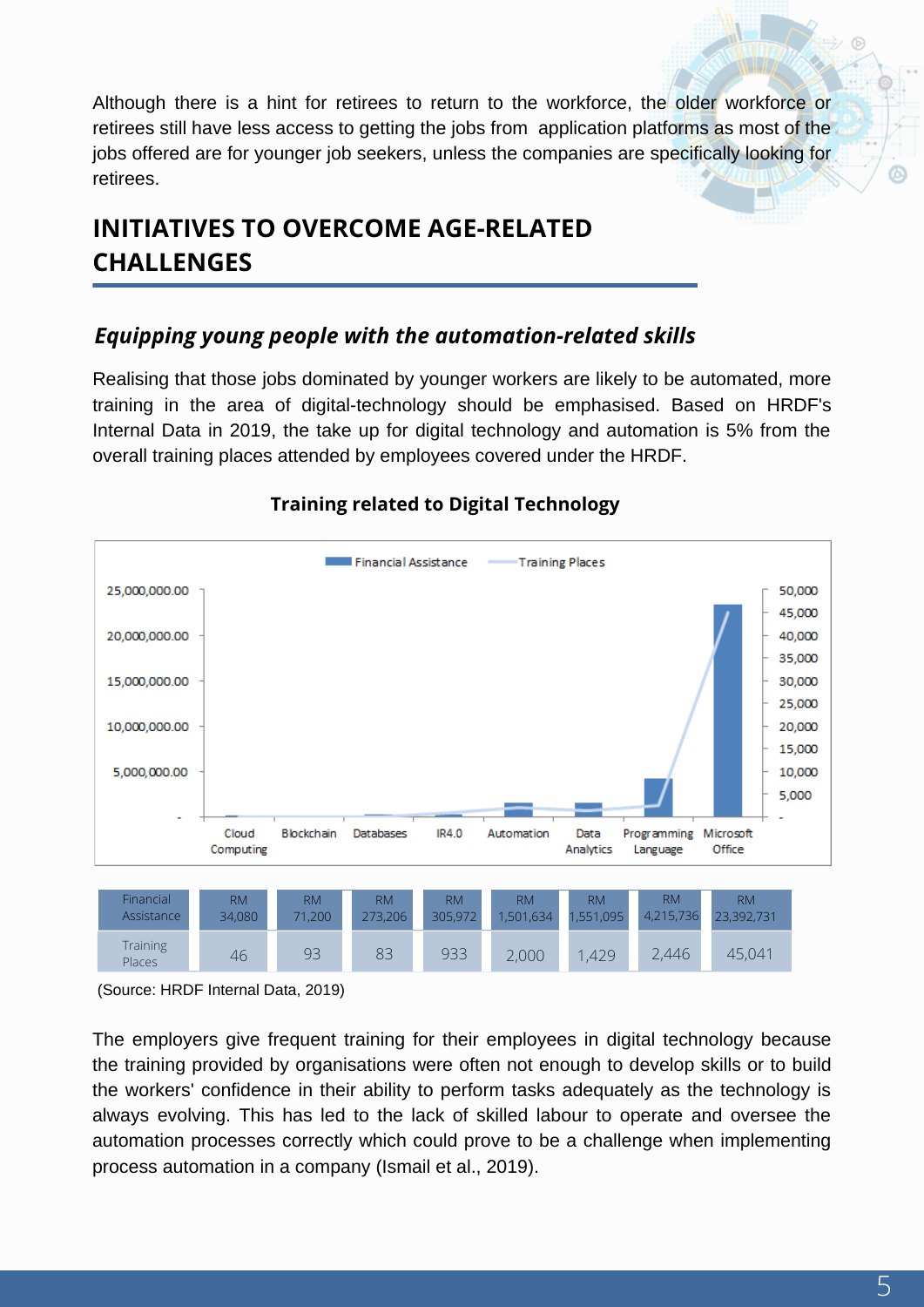Through job enrichment and upskilling, these workers will serve as the system administrators of these automated processes and eventually increase the organisation's productivity and efficiency. By having in-house administrators of the automated process, the organisation may be able to save costs on system maintenance by external parties with workers being able to spend more time to share employers' burdens in more pressing matters such as business development.

The advantage of mastering automation-related skills is that the workforce can grab more job opportunities offered in the labour market. Automation is often associated with widespread unemployment as it is said that humans have been replaced by robots. This perception is inaccurate because, it does not cause job losses, but it actually creates more job opportunities. While there is no doubt that simple repetitive tasks will decline, The Future of Jobs report by the World Economic Forum shows that 75 million jobs will disappear, and 133 million new jobs will be created by 2022 across all industries due to the Industrial Revolution 4.0. This has been supported by the Northern Ireland Council for Voluntary Action (NICVA) through The Impacts of the Fourth Industrial Revolution (IR4.0) on Jobs and the Future of the Third Sector. This article has stated that the real problem that people are facing is structural unemployment due to the difficulty to adapt to new job requirements and master new job skills, not because of a lack of job opportunities. Therefore, this is the time for the employees to equip themselves with relevant skills related to automation in the era of IR4.0.

### *Mastering soft skills in the workplace to propel career opportunity*

Apart from the hard skills that are essential in this digital era, developing employees with the relevant soft skills are important as well in order to prepare them for leadership positions, effective presenters, negotiators, and team players.

By mapping the most in demand skills required by employers in that survey in conjunction with HRDF's Internal Data in 2019, 1% of approved training places were related to listening skills, effective communication and interpersonal skills, and critical thinking. Below are the examples of those training:



#### **Soft Skills Trained in HRDF 2019**

ශ

<sup>(</sup>Source: HRDF Internal Data, 2019)